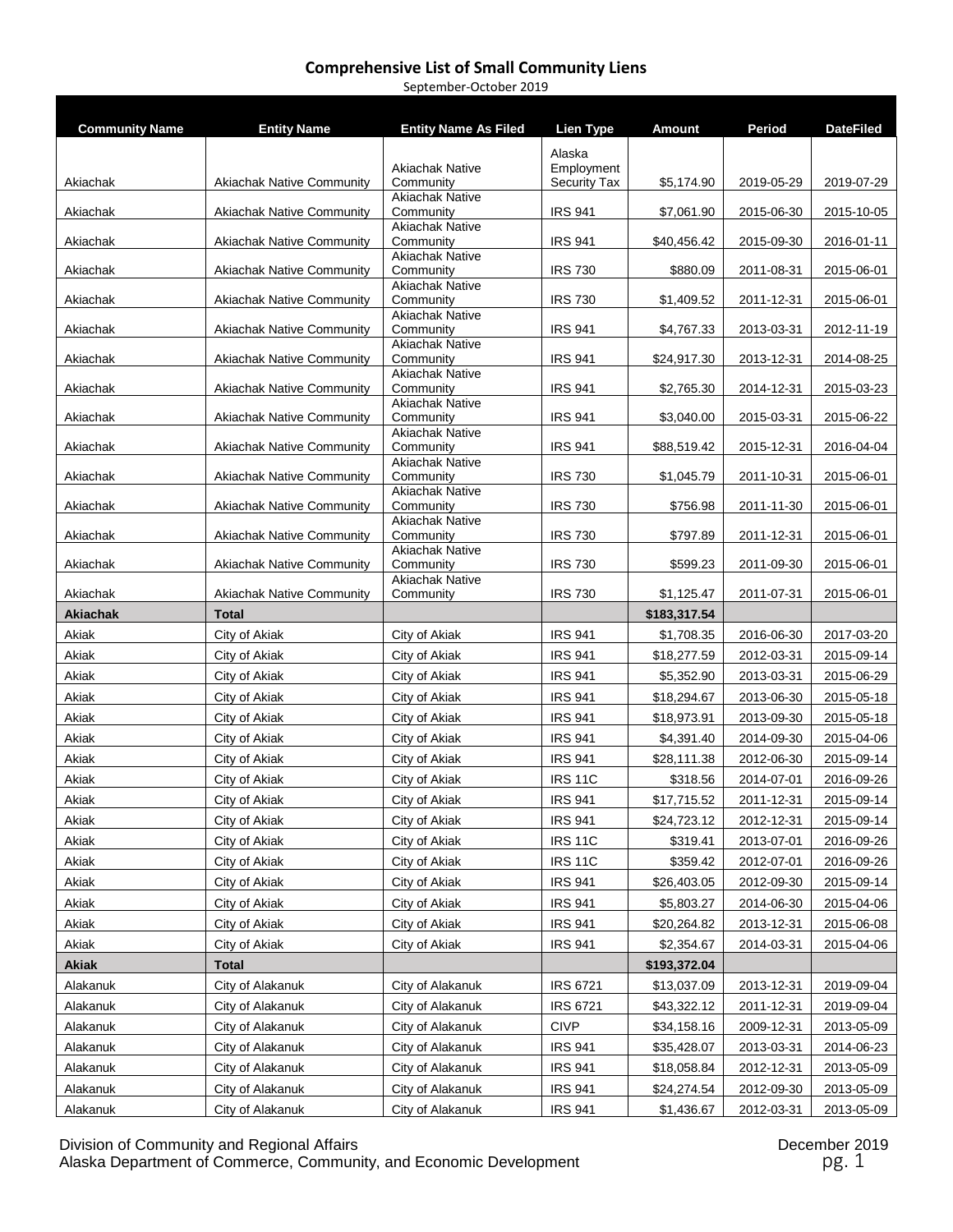September-October 2019

| <b>Community Name</b> | <b>Entity Name</b>     | <b>Entity Name As Filed</b>    | Lien Type                                   | <b>Amount</b> | Period     | <b>DateFiled</b> |
|-----------------------|------------------------|--------------------------------|---------------------------------------------|---------------|------------|------------------|
| Alakanuk              | City of Alakanuk       | City of Alakanuk               | <b>IRS 941</b>                              | \$54,453.17   | 2013-06-30 | 2014-05-12       |
| <b>Alakanuk</b>       | <b>Total</b>           |                                |                                             | \$224,168.66  |            |                  |
| Alatna                | Alatna Village         | Alatna Tribal Council          | Alaska<br>Employment<br><b>Security Tax</b> | \$466.00      | 2008-12-31 | 2010-02-08       |
| <b>Alatna</b>         | <b>Total</b>           |                                |                                             | \$466.00      |            |                  |
|                       |                        |                                |                                             |               |            |                  |
| Allakaket             | Allakaket Village      | Allakaket Village Council      | Alaska<br>Employment<br><b>Security Tax</b> | \$206.84      | 2005-12-31 | 2006-10-17       |
| Allakaket             | Allakaket Village      | Allakaket Village Council      | Alaska<br>Employment<br><b>Security Tax</b> | \$411.54      | 2006-03-31 | 2006-10-17       |
| Allakaket             | Allakaket Village      | Allakaket Village Council      | Alaska<br>Employment<br>Security Tax        | \$291.72      | 2006-06-30 | 2006-10-17       |
| Allakaket             | Allakaket Village      | Allakaket Village Council      | Alaska<br>Employment<br><b>Security Tax</b> | \$39.89       | 2013-03-30 | 2013-12-06       |
| Allakaket             | Allakaket Village      | Allakaket Village Council      | Alaska<br>Employment<br><b>Security Tax</b> | \$3,581.32    | 2017-12-31 | 2018-05-07       |
| Allakaket             | Allakaket Village      | Allakaket Village Council      | Alaska<br>Employment<br><b>Security Tax</b> | \$13,322.65   | 2018-03-31 | 2018-08-06       |
| Allakaket             | Allakaket Village      | Allakaket Village Council      | Alaska<br>Employment<br><b>Security Tax</b> | \$1,995.49    | 2005-06-30 | 2006-10-17       |
| Allakaket             | Allakaket Village      | Allakaket Village Council      | Alaska<br>Employment<br><b>Security Tax</b> | \$2,157.81    | 2005-09-30 | 2006-10-17       |
| Allakaket             | Allakaket Village      | Allakaket Village Council      | Alaska<br>Employment<br><b>Security Tax</b> | \$14,759.77   | 2018-06-30 | 2018-12-04       |
| <b>Allakaket</b>      | <b>Total</b>           |                                |                                             | \$36,767.03   |            |                  |
| Anaktuvuk Pass        | City of Anaktuvuk Pass | Anaktuvuk Pass City<br>Council | <b>IRS 941</b>                              | \$5,245.29    | 2016-09-30 | 2017-03-21       |
| <b>Anaktuvuk Pass</b> | <b>Total</b>           |                                |                                             | \$5,245.29    |            |                  |
| Anvik                 | City of Anvik          | <b>Anvik Tribal Council</b>    | <b>IRS 941</b>                              | \$38,696.32   | 2016-06-30 | 2017-02-10       |
| Anvik                 | City of Anvik          | <b>Anvik Tribal Council</b>    | <b>IRS 941</b>                              | \$2,514.50    | 2015-06-30 | 2017-02-10       |
| Anvik                 | City of Anvik          | <b>Anvik Tribal Council</b>    | <b>IRS 941</b>                              | \$2,127.07    | 2015-03-31 | 2017-02-10       |
| Anvik                 | City of Anvik          | Anvik Tribal Council           | IRS 941                                     | \$1,795.13    | 2013-06-30 | 2017-02-10       |
| Anvik                 | City of Anvik          | <b>Anvik Tribal Council</b>    | <b>IRS 941</b>                              | \$3,037.58    | 2014-09-30 | 2017-02-10       |
| Anvik                 | City of Anvik          | <b>Anvik Tribal Council</b>    | <b>IRS 941</b>                              | \$1,543.56    | 2011-09-30 | 2017-02-10       |
| Anvik                 | City of Anvik          | Anvik Tribal Council           | <b>IRS 941</b>                              | \$629.76      | 2012-12-31 | 2017-02-10       |
| Anvik                 | City of Anvik          | <b>Anvik Tribal Council</b>    | <b>IRS 941</b>                              | \$2,872.44    | 2014-03-31 | 2017-02-10       |
| Anvik                 | City of Anvik          | Anvik Tribal Council           | IRS 941                                     | \$4,506.94    | 2016-09-30 | 2017-02-10       |
| Anvik                 | City of Anvik          | <b>Anvik Tribal Council</b>    | <b>IRS 941</b>                              | \$2,825.22    | 2014-12-31 | 2017-02-10       |
| Anvik                 | City of Anvik          | <b>Anvik Tribal Council</b>    | <b>IRS 941</b>                              | \$4,517.94    | 2016-03-31 | 2017-02-10       |
| Anvik                 | City of Anvik          | Anvik Tribal Council           | <b>IRS 941</b>                              | \$6,546.11    | 2015-12-31 | 2017-02-10       |
| Anvik                 | City of Anvik          | Anvik Tribal Council           | <b>IRS 941</b>                              | \$3,395.28    | 2015-09-30 | 2017-02-10       |
| Anvik                 | City of Anvik          | <b>Anvik Tribal Council</b>    | IRS 941                                     | \$3,129.48    | 2013-09-30 | 2017-02-10       |
| Anvik                 | City of Anvik          | <b>Anvik Tribal Council</b>    | <b>IRS 941</b>                              | \$216.07      | 2010-12-31 | 2017-02-10       |
| Anvik                 | City of Anvik          | <b>Anvik Tribal Council</b>    | <b>IRS 941</b>                              | \$7,567.36    | 2012-09-30 | 2017-02-10       |

Division of Community and Regional Affairs December 2019 Alaska Department of Commerce, Community, and Economic Development **pg. 2** pg. 2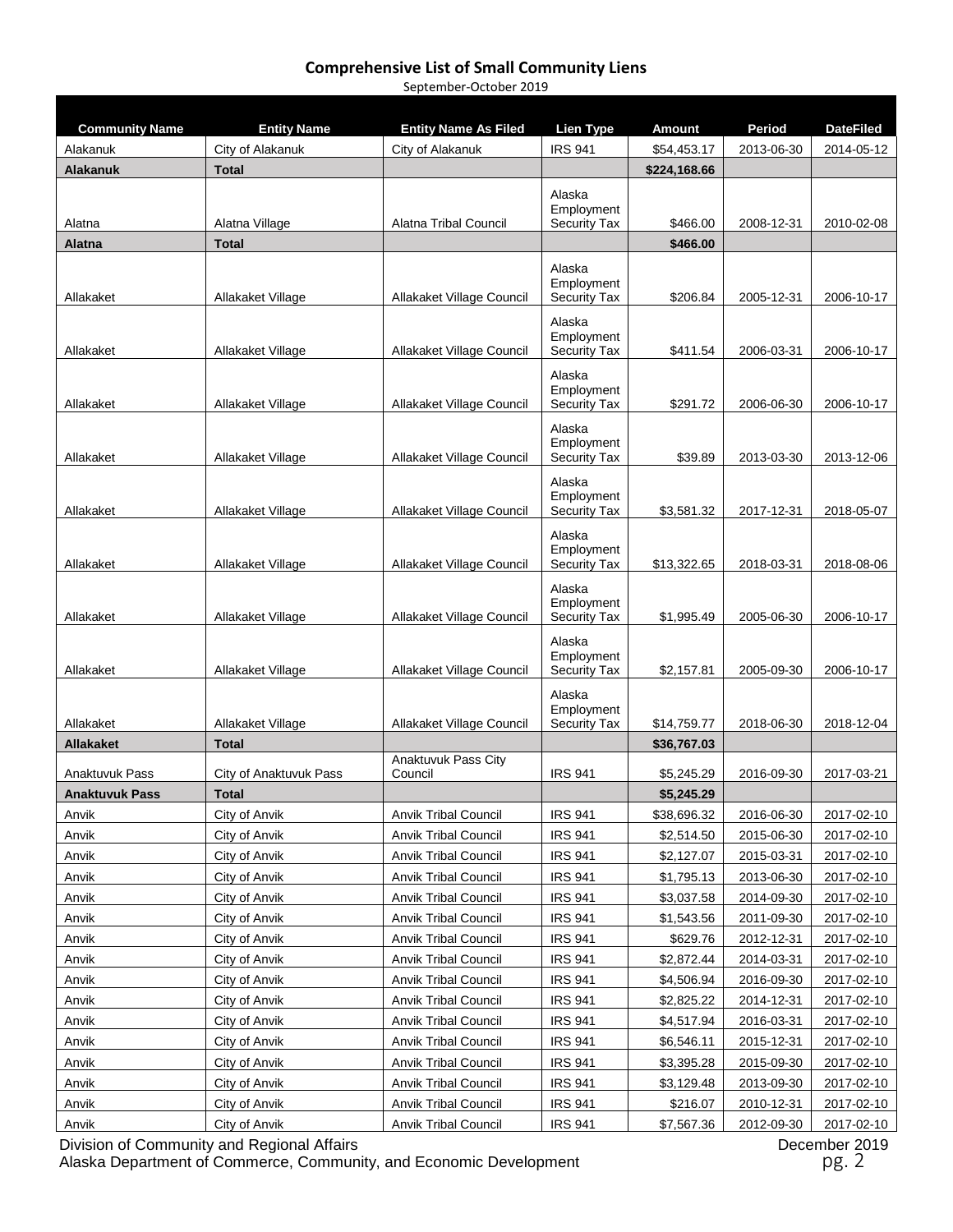#### **Comprehensive List of Small Community Liens** September-October 2019

| <b>Community Name</b>              | <b>Entity Name</b>                   | <b>Entity Name As Filed</b>             | Lien Type                                   | <b>Amount</b>            | <b>Period</b> | <b>DateFiled</b> |
|------------------------------------|--------------------------------------|-----------------------------------------|---------------------------------------------|--------------------------|---------------|------------------|
| Anvik                              | City of Anvik                        | <b>Anvik Tribal Council</b>             | <b>IRS 941</b>                              | \$2,382.10               | 2013-12-31    | 2017-02-10       |
| Anvik                              | <b>Total</b>                         |                                         |                                             | \$88,302.86              |               |                  |
| Atmautluak                         | Village of Atmautluak                | Atmauluak Traditional<br>Council        | <b>IRS 941</b>                              | \$12,883.16              | 2012-09-30    | 2016-09-26       |
| Atmautluak                         | Village of Atmautluak                | <b>Atmauluak Traditional</b><br>Council | <b>IRS 941</b>                              | \$8,400.87               | 2012-12-31    | 2016-09-26       |
| Atmautluak                         | Village of Atmautluak                | <b>Atmauluak Traditional</b><br>Council | <b>IRS 941</b>                              | \$44,537.90              | 2013-03-31    | 2016-09-26       |
| Atmautluak                         | Village of Atmautluak                | <b>Atmauluak Traditional</b><br>Council | <b>IRS 941</b>                              | \$21,949.75              | 2015-12-31    | 2016-09-26       |
| Atmautluak                         | Village of Atmautluak                | <b>Atmauluak Traditional</b><br>Council | <b>IRS 941</b>                              | \$18,827.76              | 2016-03-31    | 2016-09-26       |
| Atmautluak                         | Village of Atmautluak                | <b>Atmauluak Traditional</b><br>Council | <b>IRS 730</b>                              | \$83.18                  | 2014-03-31    | 2017-03-01       |
| Atmautluak                         | Village of Atmautluak                | <b>Atmauluak Traditional</b><br>Council | <b>IRS 730</b>                              | \$95.55                  | 2014-04-30    | 2017-03-01       |
| Atmautluak                         | Village of Atmautluak                | <b>Atmauluak Traditional</b><br>Council | <b>IRS 730</b>                              | \$85.01                  | 2015-11-30    | 2017-03-01       |
| Atmautluak                         | Village of Atmautluak                | <b>Atmauluak Traditional</b><br>Council | <b>IRS 730</b>                              | \$74.61                  | 2015-12-31    | 2017-03-01       |
| Atmautluak                         | Village of Atmautluak                | <b>Atmauluak Traditional</b><br>Council | <b>IRS 730</b>                              | \$53.71                  | 2016-02-29    | 2017-03-01       |
| Atmautluak                         | Village of Atmautluak                | <b>Atmauluak Traditional</b><br>Council | <b>IRS 730</b>                              | \$82.65                  | 2016-03-31    | 2017-03-01       |
| Atmautluak                         | Village of Atmautluak                | <b>Atmauluak Traditional</b><br>Council | <b>IRS 730</b>                              | \$50.58                  | 2016-04-30    | 2017-03-01       |
| Atmautluak                         | Village of Atmautluak                | <b>Atmauluak Traditional</b><br>Council | <b>IRS 941</b>                              | \$6,260.04               | 2012-06-30    | 2016-09-26       |
| Atmautluak                         | Village of Atmautluak                | Village of Atmautluak                   | <b>IRS 6721</b>                             | \$1,784.98               | 2010-12-31    | 2016-09-26       |
| Atmautluak                         | Village of Atmautluak                | <b>Atmauluak Traditional</b><br>Council | <b>IRS 941</b>                              | \$3,701.35               | 2013-09-30    | 2016-09-26       |
| Atmautluak                         | Village of Atmautluak                | Atmauluak Traditional<br>Council        | <b>IRS 941</b>                              | \$42,382.58              | 2013-12-31    | 2016-09-26       |
| Atmautluak                         | Village of Atmautluak                | Atmauluak Traditional<br>Council        | <b>IRS 941</b>                              | \$7,098.89               | 2014-09-30    | 2016-09-26       |
| Atmautluak                         | Village of Atmautluak                | <b>Atmauluak Traditional</b><br>Council | <b>IRS 941</b>                              | \$9,907.32               | 2014-12-31    | 2016-09-26       |
| Atmautluak                         | Village of Atmautluak                | <b>Atmauluak Traditional</b><br>Council | <b>IRS 941</b>                              | \$58,837.49              | 2015-03-31    | 2016-09-26       |
| Atmautluak                         | Village of Atmautluak                | Atmauluak Traditional<br>Council        | <b>IRS 941</b>                              | \$29,319.54              | 2015-06-30    | 2016-09-26       |
| Atmautluak                         | Village of Atmautluak                | <b>Atmauluak Traditional</b><br>Council | <b>IRS 941</b>                              | \$27,762.59              | 2016-06-30    | 2016-12-01       |
| Atmautluak                         | Village of Atmautluak                | Atmauluak Traditional<br>Council        | <b>IRS 941</b>                              | \$3,734.30               | 2016-09-30    | 2017-03-01       |
| Atmautluak                         | Village of Atmautluak                | Atmauluak Traditional<br>Council        | <b>IRS 730</b>                              | \$479.40                 | 2013-10-31    | 2017-03-01       |
| <b>Atmautluak</b>                  | <b>Total</b>                         |                                         |                                             | \$298,393.21             |               |                  |
|                                    |                                      |                                         | Alaska<br>Employment                        |                          |               |                  |
| <b>Brevig Mission</b>              | City of Brevig Mission               | City of Brevig Mission                  | <b>Security Tax</b>                         | \$2,717.57               | 2013-02-27    | 2013-03-01       |
| <b>Brevig Mission</b><br>Chefornak | <b>Total</b><br>Village of Chefornak | <b>Chefornak Traditional</b><br>Council | Alaska<br>Employment<br><b>Security Tax</b> | \$2,717.57<br>\$1,046.64 | 2001-06-30    | 2001-11-23       |

Division of Community and Regional Affairs December 2019

Alaska Department of Commerce, Community, and Economic Development **pg. 3** pg. 3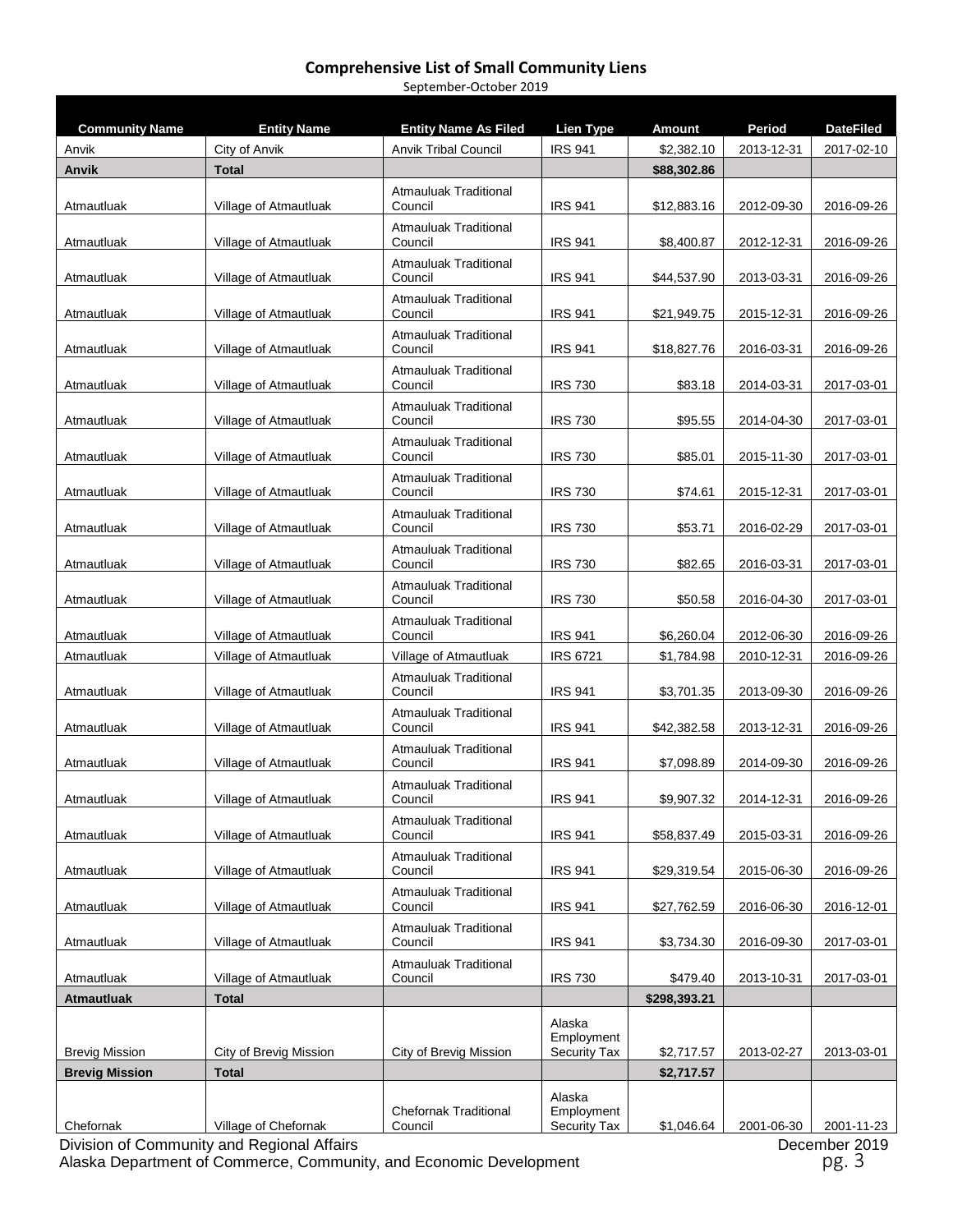September-October 2019

| <b>Community Name</b> | <b>Entity Name</b>   | <b>Entity Name As Filed</b>             | Lien Type                         | <b>Amount</b> | Period     | <b>DateFiled</b> |
|-----------------------|----------------------|-----------------------------------------|-----------------------------------|---------------|------------|------------------|
|                       |                      |                                         | Alaska                            |               |            |                  |
| Chefornak             | Village of Chefornak | <b>Chefornak Traditional</b><br>Council | Employment<br><b>Security Tax</b> | \$4,786.15    | 2002-09-30 | 2003-02-15       |
| <b>Chefornak</b>      | <b>Total</b>         |                                         |                                   | \$5,832.79    |            |                  |
| Chevak                | City of Chevak       | <b>Chevak City Council</b>              | <b>IRS 730</b>                    | \$58.05       | 2018-07-16 | 2019-06-18       |
| Chevak                | City of Chevak       | <b>Chevak City Council</b>              | <b>IRS 730</b>                    | \$101.46      | 2018-10-01 | 2019-06-18       |
| Chevak                | City of Chevak       | <b>Chevak City Council</b>              | <b>IRS 941</b>                    | \$27,390.93   | 2015-03-02 | 2019-06-18       |
| Chevak                | City of Chevak       | <b>Chevak City Council</b>              | <b>IRS 941</b>                    | \$12,896.13   | 2014-07-21 | 2019-06-18       |
| Chevak                | City of Chevak       | <b>Chevak City Council</b>              | <b>IRS 730</b>                    | \$52.98       | 2018-07-16 | 2019-06-18       |
| Chevak                | City of Chevak       | <b>Chevak City Council</b>              | <b>IRS 730</b>                    | \$64.48       | 2018-07-16 | 2019-06-18       |
| Chevak                | City of Chevak       | <b>Chevak City Council</b>              | <b>IRS 730</b>                    | \$90.87       | 2018-07-16 | 2019-06-18       |
| Chevak                | City of Chevak       | <b>Chevak City Council</b>              | <b>IRS 941</b>                    | \$31,507.36   | 2018-02-26 | 2019-06-18       |
| Chevak                | City of Chevak       | <b>Chevak City Council</b>              | <b>IRS 941</b>                    | \$25,321.20   | 2018-03-26 | 2019-06-18       |
| Chevak                | City of Chevak       | <b>Chevak City Council</b>              | <b>IRS 730</b>                    | \$255.93      | 2018-07-23 | 2019-06-18       |
|                       |                      |                                         | Alaska                            |               |            |                  |
|                       |                      |                                         | Employment                        |               |            |                  |
| Chevak                | City of Chevak       | <b>Chevak City Council</b>              | <b>Security Tax</b>               | \$1,946.18    | 2016-09-30 | 2017-03-13       |
|                       |                      |                                         | Alaska                            |               |            |                  |
|                       |                      |                                         | Employment                        |               |            |                  |
| Chevak                | City of Chevak       | <b>Chevak City Council</b>              | <b>Security Tax</b>               | \$1,876.89    | 2017-03-31 | 2017-08-18       |
|                       |                      |                                         | Alaska<br>Employment              |               |            |                  |
| Chevak                | City of Chevak       | <b>Chevak City Council</b>              | <b>Security Tax</b>               | \$11,019.55   | 2007-06-30 | 2007-10-10       |
|                       |                      |                                         | Alaska                            |               |            |                  |
|                       |                      |                                         | Employment                        |               |            |                  |
| Chevak                | City of Chevak       | <b>Chevak City Council</b>              | <b>Security Tax</b>               | \$2,178.55    | 2016-12-31 | 2017-06-26       |
| Chevak                | City of Chevak       | <b>Chevak City Council</b>              | <b>IRS 941</b>                    | \$31,244.96   | 2017-04-03 | 2019-06-18       |
| Chevak                | City of Chevak       | <b>Chevak City Council</b>              | <b>IRS 730</b>                    | \$106.60      | 2018-07-16 | 2019-06-18       |
| Chevak                | City of Chevak       | <b>Chevak City Council</b>              | <b>IRS 730</b>                    | \$58.11       | 2018-07-16 | 2019-06-18       |
| Chevak                | City of Chevak       | <b>Chevak City Council</b>              | <b>IRS 730</b>                    | \$71.46       | 2018-07-16 | 2019-06-18       |
| Chevak                | City of Chevak       | <b>Chevak City Council</b>              | <b>IRS 730</b>                    | \$54.11       | 2018-07-16 | 2019-06-18       |
| Chevak                | City of Chevak       | <b>Chevak City Council</b>              | <b>IRS 730</b>                    | \$90.73       | 2018-07-16 | 2019-06-18       |
| Chevak                | City of Chevak       | <b>Chevak City Council</b>              | <b>IRS 730</b>                    | \$58.39       | 2018-07-16 | 2019-06-18       |
| Chevak                | City of Chevak       | <b>Chevak City Council</b>              | <b>IRS 730</b>                    | \$92.91       | 2018-07-16 | 2019-06-18       |
| Chevak                | City of Chevak       | Chevak City Council                     | <b>IRS 6721</b>                   | \$43,548.58   | 2015-01-12 | 2019-06-18       |
| Chevak                | City of Chevak       | <b>Chevak City Council</b>              | IRS 941                           | \$29,790.01   | 2017-12-25 | 2019-06-18       |
| Chevak                | City of Chevak       | Chevak City Council                     | <b>IRS 941</b>                    | \$33,215.17   | 2018-04-09 | 2019-06-18       |
| Chevak                | City of Chevak       | <b>Chevak City Council</b>              | <b>IRS 730</b>                    | \$53.14       | 2018-07-16 | 2019-06-18       |
| Chevak                | City of Chevak       | <b>Chevak City Council</b>              | <b>IRS 730</b>                    | \$132.71      | 2018-07-16 | 2019-06-18       |
| Chevak                | City of Chevak       | <b>Chevak City Council</b>              | <b>IRS 941</b>                    | \$1,120.54    | 2015-04-13 | 2019-06-18       |
| Chevak                | City of Chevak       | Chevak City Council                     | <b>IRS 941</b>                    | \$3,049.91    | 2018-10-01 | 2019-06-18       |
| Chevak                | City of Chevak       | <b>Chevak City Council</b>              | <b>IRS 941</b>                    | \$1,827.56    | 2019-01-14 | 2019-06-18       |
| Chevak                | City of Chevak       | Chevak City Council                     | <b>IRS 941</b>                    | \$27,162.44   | 2017-01-02 | 2019-06-18       |
| Chevak                | City of Chevak       | <b>Chevak City Council</b>              | <b>IRS 730</b>                    | \$82.44       | 2018-07-16 | 2019-06-18       |
| Chevak                | City of Chevak       | <b>Chevak City Council</b>              | <b>IRS 941</b>                    | \$26,774.36   | 2018-02-26 | 2019-06-18       |
| Chevak                | City of Chevak       | <b>Chevak City Council</b>              | <b>IRS 941</b>                    | \$27,143.16   | 2016-06-13 | 2019-06-18       |
| Chevak                | City of Chevak       | <b>Chevak City Council</b>              | <b>IRS 941</b>                    | \$22,487.82   | 2018-03-05 | 2019-06-18       |
| Chevak                | City of Chevak       | <b>Chevak City Council</b>              | <b>IRS 730</b>                    | \$98.62       | 2018-07-16 | 2019-06-18       |
| Chevak                | City of Chevak       | <b>Chevak City Council</b>              | <b>IRS 730</b>                    | \$186.91      | 2018-07-16 | 2019-06-18       |
| Chevak                | City of Chevak       | <b>Chevak City Council</b>              | <b>IRS 730</b>                    | \$120.94      | 2018-07-16 | 2019-06-18       |

Division of Community and Regional Affairs December 2019 Alaska Department of Commerce, Community, and Economic Development **pg. 4** pg. 4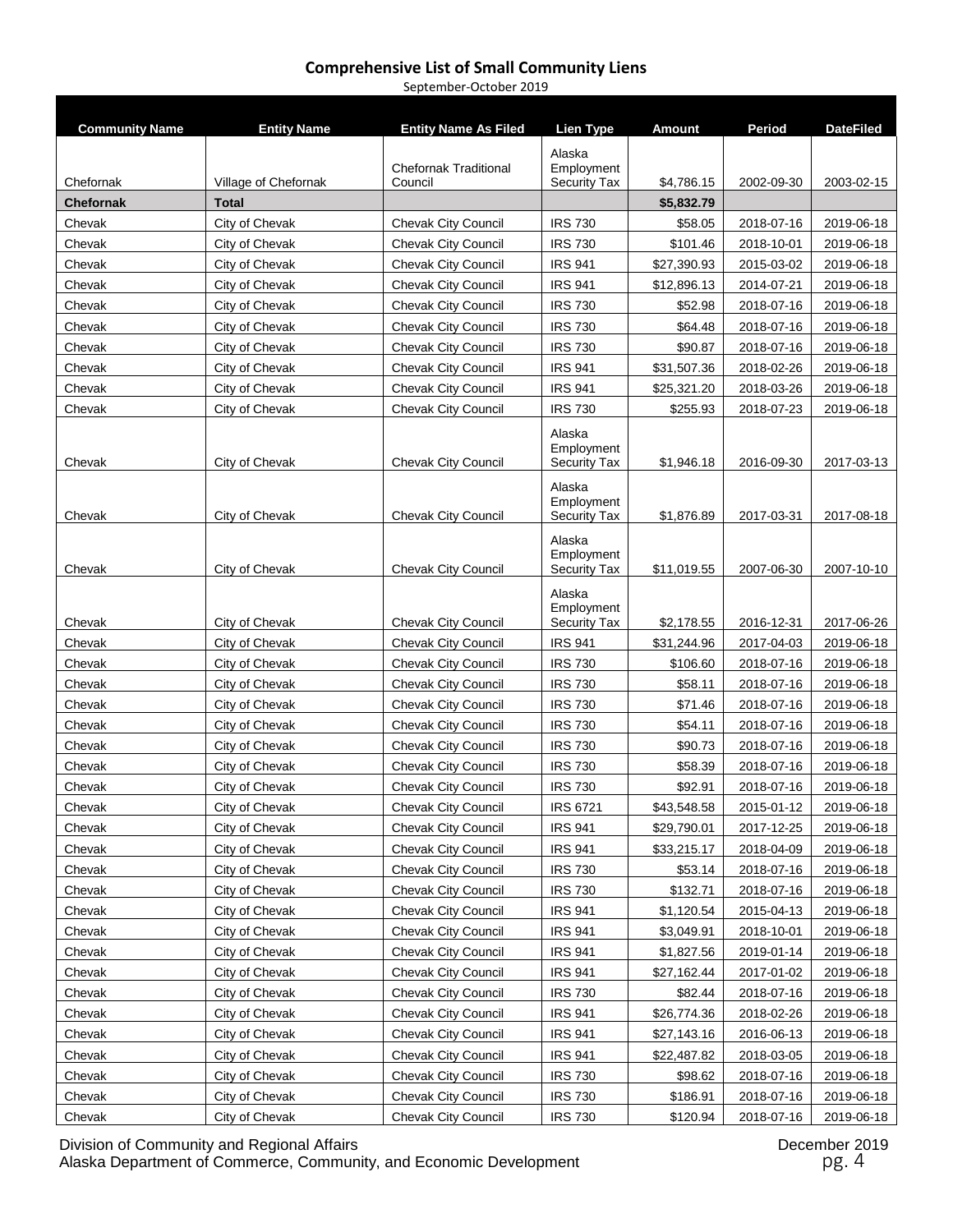September-October 2019

| <b>Community Name</b> | <b>Entity Name</b>  | <b>Entity Name As Filed</b> | Lien Type                                   | Amount       | Period     | <b>DateFiled</b> |
|-----------------------|---------------------|-----------------------------|---------------------------------------------|--------------|------------|------------------|
| Chevak                | City of Chevak      | <b>Chevak City Council</b>  | <b>IRS 730</b>                              | \$49.52      | 2018-07-16 | 2019-06-18       |
| Chevak                | City of Chevak      | <b>Chevak City Council</b>  | <b>IRS 6721</b>                             | \$10,296.90  | 2014-11-17 | 2019-06-18       |
| Chevak                | City of Chevak      | <b>Chevak City Council</b>  | <b>IRS 730</b>                              | \$74.11      | 2018-07-16 | 2019-06-18       |
| Chevak                | City of Chevak      | <b>Chevak City Council</b>  | <b>IRS 941</b>                              | \$26,875.14  | 2017-11-06 | 2019-06-18       |
| Chevak                | City of Chevak      | <b>Chevak City Council</b>  | <b>IRS 941</b>                              | \$26,621.53  | 2017-07-10 | 2019-06-18       |
| Chevak                | City of Chevak      | <b>Chevak City Council</b>  | <b>IRS 941</b>                              | \$21,227.13  | 2019-04-01 | 2019-06-18       |
| Chevak                | City of Chevak      | <b>Chevak City Council</b>  | <b>IRS 730</b>                              | \$140.39     | 2018-10-31 | 2019-08-28       |
| Chevak                | City of Chevak      | <b>Chevak City Council</b>  | <b>IRS 941</b>                              | \$28,943.29  | 2019-03-31 | 2019-08-28       |
| Chevak                | City of Chevak      | <b>Chevak City Council</b>  | <b>IRS 941</b>                              | \$28,928.74  | 2018-03-05 | 2019-06-18       |
| Chevak                | City of Chevak      | <b>Chevak City Council</b>  | <b>IRS 730</b>                              | \$71.28      | 2018-07-16 | 2019-06-18       |
| Chevak                | City of Chevak      | <b>Chevak City Council</b>  | <b>IRS 730</b>                              | \$61.31      | 2018-07-16 | 2019-06-18       |
| Chevak                | City of Chevak      | <b>Chevak City Council</b>  | <b>IRS 730</b>                              | \$113.63     | 2018-07-16 | 2019-06-18       |
| Chevak                | City of Chevak      | <b>Chevak City Council</b>  | <b>IRS 941</b>                              | \$1,912.87   | 2018-07-30 | 2019-06-18       |
| <b>Chevak</b>         | <b>Total</b>        |                             |                                             | \$508,647.98 |            |                  |
| Dot Lake Village      | Village of Dot Lake | Village of Dot Lake         | Alaska<br>Employment<br><b>Security Tax</b> | \$11,611.09  | 2016-03-31 | 2016-07-08       |
| Dot Lake Village      | Village of Dot Lake | Village of Dot Lake         | Alaska<br>Employment<br><b>Security Tax</b> | \$14,045.33  | 2016-09-30 | 2017-01-12       |
| Dot Lake Village      | Village of Dot Lake | Village of Dot Lake         | Alaska<br>Employment<br><b>Security Tax</b> | \$1,753.17   | 2016-12-31 | 2017-05-25       |
| Dot Lake Village      | Village of Dot Lake | Village of Dot Lake         | Alaska<br>Employment<br><b>Security Tax</b> | \$9,268.32   | 2015-09-30 | 2016-01-13       |
| Dot Lake Village      | Village of Dot Lake | Village of Dot Lake         | Alaska<br>Employment<br><b>Security Tax</b> | \$12,103.35  | 2016-06-30 | 2016-10-06       |
| Dot Lake Village      | Village of Dot Lake | Village of Dot Lake         | Alaska<br>Employment<br>Security Tax        | \$10,202.20  | 2015-12-31 | 2016-04-06       |
| Dot Lake Village      | Village of Dot Lake | Village of Dot Lake         | Alaska<br>Employment<br><b>Security Tax</b> | \$8,799.67   | 2015-06-30 | 2015-10-02       |
| Dot Lake Village      | Village of Dot Lake | Village of Dot Lake         | Alaska<br>Employment<br><b>Security Tax</b> | \$6,670.57   | 2014-09-30 | 2015-01-09       |
| Dot Lake Village      | Village of Dot Lake | Village of Dot Lake         | Alaska<br>Employment<br>Security Tax        | \$7,008.94   | 2014-12-31 | 2015-04-09       |
| Dot Lake Village      | Village of Dot Lake | Village of Dot Lake         | Alaska<br>Employment<br><b>Security Tax</b> | \$8,002.02   | 2015-03-31 | 2015-07-08       |
| Dot Lake Village      | <b>Total</b>        |                             |                                             | \$89,464.66  |            |                  |
| Elim                  | City of Elim        | City of Elim                | <b>IRS 941</b>                              | \$1,358.41   | 2014-12-31 | 2017-02-01       |
| Elim                  | City of Elim        | City of Elim                | <b>IRS 941</b>                              | \$2,834.64   | 2014-03-31 | 2017-02-01       |
| Elim                  | City of Elim        | City of Elim                | <b>IRS 941</b>                              | \$1,230.43   | 2015-06-30 | 2017-02-01       |
| Elim                  | City of Elim        | City of Elim                | <b>IRS 941</b>                              | \$7,775.82   | 2015-09-30 | 2017-02-01       |
| Elim                  | City of Elim        | City of Elim                | <b>IRS 941</b>                              | \$23,405.80  | 2016-06-30 | 2017-02-01       |
| Elim                  | City of Elim        | City of Elim                | <b>IRS 941</b>                              | \$22,483.41  | 2015-12-31 | 2017-02-01       |
| Elim                  | City of Elim        | City of Elim                | <b>IRS 941</b>                              | \$1,167.98   | 2016-03-31 | 2017-02-01       |

Division of Community and Regional Affairs December 2019 Alaska Department of Commerce, Community, and Economic Development **part of the Contract of Commerce**, Community, and Economic Development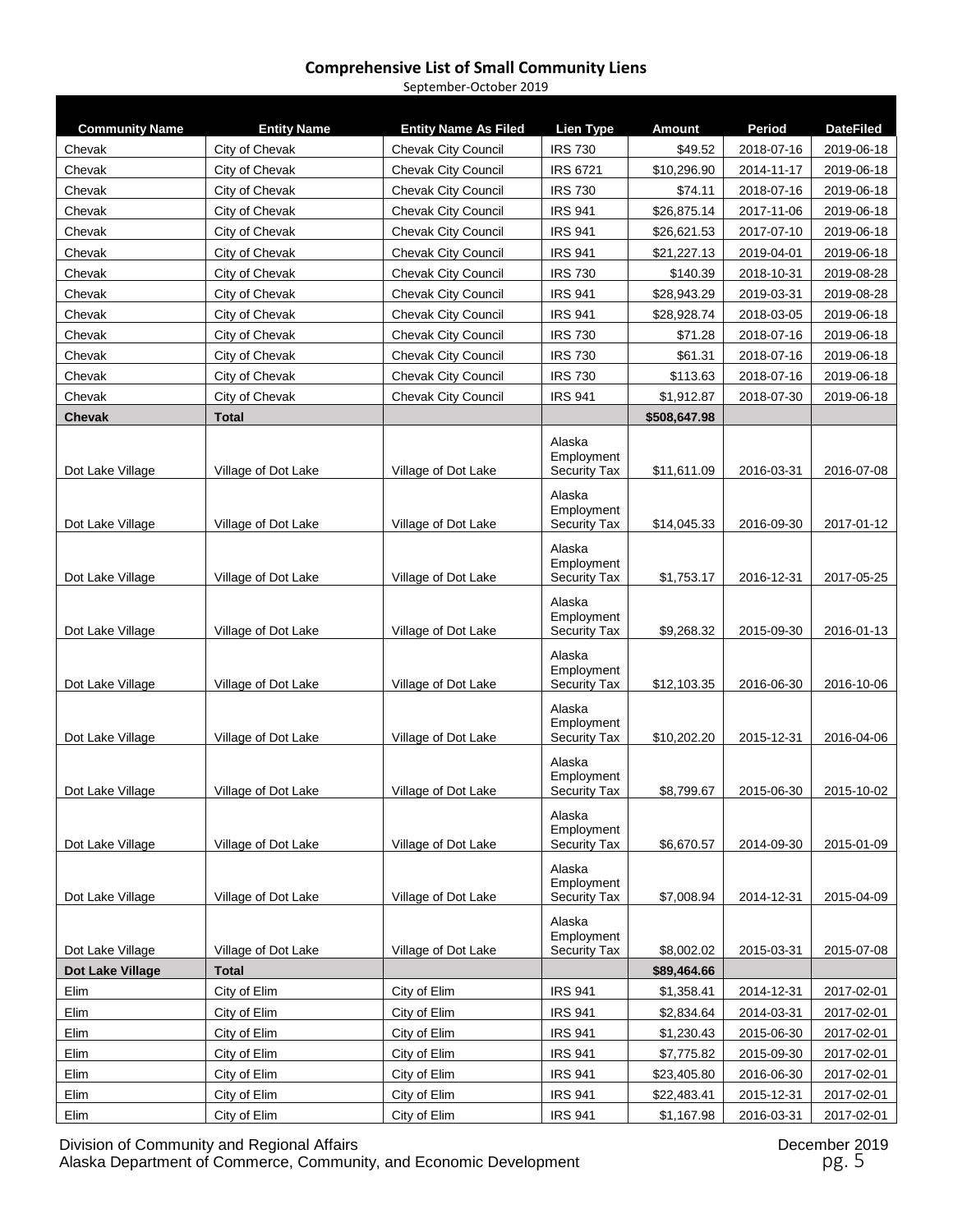#### **Comprehensive List of Small Community Liens** September-October 2019

| <b>Community Name</b> | <b>Entity Name</b>                  | <b>Entity Name As Filed</b>              | <b>Lien Type</b>                            | Amount      | Period     | <b>DateFiled</b> |
|-----------------------|-------------------------------------|------------------------------------------|---------------------------------------------|-------------|------------|------------------|
| Elim                  | City of Elim                        | City of Elim                             | <b>IRS 941</b>                              | \$1,404.96  | 2015-03-31 | 2017-02-01       |
| Elim                  | City of Elim                        | City of Elim                             | <b>IRS 941</b>                              | \$1,833.39  | 2016-09-30 | 2017-03-31       |
| Elim                  | <b>Total</b>                        |                                          |                                             | \$63,494.84 |            |                  |
| Emmonak               | Emmonak Expense<br>Committee        | Emmonak Expense<br>Committee             | Alaska<br>Employment<br><b>Security Tax</b> | \$352.86    | 2004-12-31 | 2006-02-28       |
| Emmonak               | <b>Emmonak Expense</b><br>Committee | <b>Emmonak Expense</b><br>Committee      | Alaska<br>Employment<br><b>Security Tax</b> | \$884.74    | 2005-03-31 | 2006-02-28       |
| Emmonak               | <b>Emmonak Expense</b><br>Committee | <b>Emmonak Expense</b><br>Committee      | Alaska<br>Employment<br><b>Security Tax</b> | \$948.87    | 2005-06-30 | 2006-02-28       |
| Emmonak               | <b>Emmonak Expense</b><br>Committee | <b>Emmonak Expense</b><br>Committee      | Alaska<br>Employment<br><b>Security Tax</b> | \$1,016.98  | 2005-09-30 | 2006-02-28       |
| Emmonak               | <b>Emmonak Expense</b><br>Committee | <b>Emmonak Expense</b><br>Committee      | Alaska<br>Employment<br><b>Security Tax</b> | \$1,172.46  | 2005-12-31 | 2006-02-28       |
| <b>Emmonak</b>        | <b>Total</b>                        |                                          |                                             | \$4,375.91  |            |                  |
| Gambell               | City of Gambell                     | Gambell Common<br>Council                | Alaska<br>Employment<br><b>Security Tax</b> | \$2,262.00  | 2019-05-06 | 2019-05-09       |
| Gambell               | <b>Total</b>                        |                                          |                                             | \$2,262.00  |            |                  |
| Goodnews Bay          | City of Goodnews Bay                | City of Goodnews Bay                     | Alaska<br>Employment<br><b>Security Tax</b> | \$4,601.70  | 2016-06-30 | 2017-03-09       |
| Goodnews Bay          | City of Goodnews Bay                | City of Goodnews Bay                     | Alaska<br>Employment<br><b>Security Tax</b> | \$5,150.55  | 2016-09-30 | 2017-03-09       |
| <b>Goodnews Bay</b>   | <b>Total</b>                        |                                          |                                             | \$9,752.25  |            |                  |
| Hoonah                | Hoonah Indian Association           | Hoonah Indian<br>Association             | <b>IRS 941</b>                              | \$4,454.00  | 2006-03-31 | 2010-04-05       |
| Hoonah                | <b>Total</b>                        |                                          |                                             | \$4,454.00  |            |                  |
| Hooper Bay            | Native Village of Hooper Bay        | Hooper Bay Traditional<br>Council        | <b>IRS 941</b>                              | \$4,858.46  | 2011-06-30 | 2013-10-07       |
| Hooper Bay            | Native Village of Hooper Bay        | Hooper Bay Traditional<br>Council        | <b>IRS 941</b>                              | \$6,440.49  | 2012-03-31 | 2013-08-12       |
| Hooper Bay            | Native Village of Hooper Bay        | <b>Hooper Bay Traditional</b><br>Council | <b>IRS 941</b>                              | \$13,716.56 | 2011-12-31 | 2013-07-29       |
| Hooper Bay            | Native Village of Hooper Bay        | Hooper Bay Traditional<br>Council        | <b>IRS 941</b>                              | \$14,085.85 | 2012-12-31 | 2014-09-01       |
| Hooper Bay            | Native Village of Hooper Bay        | Hooper Bay Traditional<br>Council        | <b>IRS 941</b>                              | \$17,548.52 | 2012-06-30 | 2014-09-01       |
| Hooper Bay            | Native Village of Hooper Bay        | Hooper Bay Traditional<br>Council        | <b>IRS 941</b>                              | \$29,303.67 | 2012-09-30 | 2014-09-01       |
| <b>Hooper Bay</b>     | <b>Total</b>                        |                                          |                                             | \$85,953.55 |            |                  |
| Hydaburg              | City of Hydaburg                    | City of Hydaburg                         | <b>IRS 941</b>                              | \$4,250.55  | 2018-09-24 | 2019-04-17       |
| Hydaburg              | City of Hydaburg                    | City of Hydaburg                         | <b>IRS 941</b>                              | \$5,902.46  | 2018-09-24 | 2019-04-17       |
| Hydaburg              | City of Hydaburg                    | City of Hydaburg                         | <b>IRS 941</b>                              | \$2,924.29  | 2018-09-24 | 2019-04-17       |
| Hydaburg              | City of Hydaburg                    | City of Hydaburg                         | <b>IRS 941</b>                              | \$164.17    | 2018-10-01 | 2019-04-17       |
| Hydaburg              | City of Hydaburg                    | City of Hydaburg                         | <b>IRS 941</b>                              | \$272.79    | 2017-06-26 | 2019-04-17       |
| Hydaburg              | City of Hydaburg                    | City of Hydaburg                         | <b>IRS 941</b>                              | \$3,161.04  | 2017-11-06 | 2019-04-17       |
| Hydaburg              | <b>Total</b>                        |                                          |                                             | \$16,675.30 |            |                  |

Division of Community and Regional Affairs December 2019 Alaska Department of Commerce, Community, and Economic Development **part of the entity of the entity of the entity** pg. 6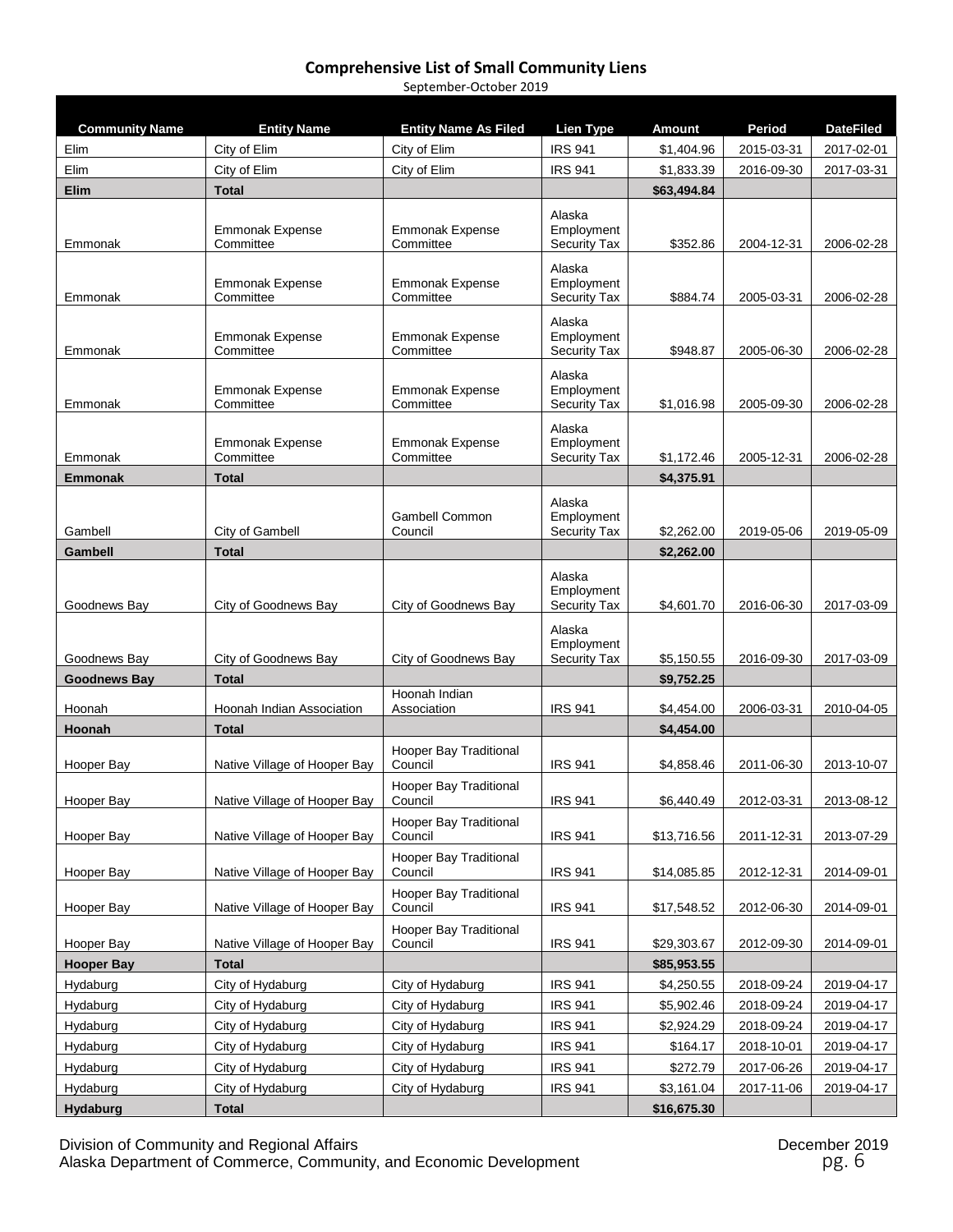September-October 2019

| <b>Community Name</b> | <b>Entity Name</b>               | <b>Entity Name As Filed</b>            | <b>Lien Type</b>                  | <b>Amount</b> | Period     | <b>DateFiled</b> |
|-----------------------|----------------------------------|----------------------------------------|-----------------------------------|---------------|------------|------------------|
|                       |                                  |                                        | Alaska                            |               |            |                  |
|                       |                                  |                                        | Employment                        |               |            |                  |
| Ivanof Bay            | Ivanof Bay Tribal Council        | Ivanof Bay Tribal Council              | Security Tax                      | \$583.32      | 2017-12-31 | 2018-05-25       |
|                       |                                  |                                        | Alaska<br>Employment              |               |            |                  |
| Ivanof Bay            | Ivanof Bay Tribal Council        | Ivanof Bay Tribal Council              | Security Tax                      | \$6.45        | 2017-06-30 | 2018-05-25       |
|                       |                                  |                                        | Alaska                            |               |            |                  |
| Ivanof Bay            | Ivanof Bay Tribal Council        | Ivanof Bay Tribal Council              | Employment<br><b>Security Tax</b> | \$610.55      | 2018-03-31 | 2018-09-11       |
| <b>Ivanof Bay</b>     | <b>Total</b>                     |                                        |                                   | \$1,200.32    |            |                  |
| Marshall              | City of Marshall                 | <b>Marshall Traditional</b><br>Council | <b>IRS 941</b>                    | \$11,707.48   | 2011-09-30 | 2019-08-28       |
|                       |                                  | <b>Marshall Traditional</b>            |                                   |               |            |                  |
| Marshall              | City of Marshall                 | Council<br><b>Marshall Traditional</b> | <b>IRS 941</b>                    | \$12,347.73   | 2013-03-31 | 2019-08-28       |
| Marshall              | City of Marshall                 | Council                                | <b>IRS 941</b>                    | \$28,085.08   | 2013-06-30 | 2019-08-28       |
| Marshall              | City of Marshall                 | <b>Marshall Traditional</b><br>Council | <b>IRS 941</b>                    | \$29,607.85   | 2013-09-30 | 2019-08-28       |
|                       |                                  | <b>Marshall Traditional</b>            |                                   |               |            |                  |
| Marshall              | City of Marshall                 | Council<br><b>Marshall Traditional</b> | <b>IRS 941</b>                    | \$2,400.74    | 2013-12-31 | 2019-08-28       |
| Marshall              | City of Marshall                 | Council<br><b>Marshall Traditional</b> | <b>IRS 941</b>                    | \$3,543.09    | 2014-03-31 | 2019-08-28       |
| Marshall              | City of Marshall                 | Council                                | <b>IRS 941</b>                    | \$19,814.74   | 2014-06-30 | 2019-08-28       |
| Marshall              | City of Marshall                 | <b>Marshall Traditional</b><br>Council | <b>IRS 941</b>                    | \$30,713.14   | 2014-09-30 | 2019-08-28       |
|                       |                                  | <b>Marshall Traditional</b>            |                                   |               |            |                  |
| Marshall              | City of Marshall                 | Council<br><b>Marshall Traditional</b> | <b>IRS 941</b>                    | \$26,212.69   | 2014-12-31 | 2019-08-28       |
| Marshall              | City of Marshall                 | Council                                | <b>IRS 941</b>                    | \$24,633.25   | 2015-03-31 | 2019-08-28       |
| Marshall              | City of Marshall                 | <b>Marshall Traditional</b><br>Council | <b>IRS 941</b>                    | \$26,532.78   | 2015-06-30 | 2019-08-28       |
| Marshall              | City of Marshall                 | <b>Marshall Traditional</b><br>Council | <b>IRS 941</b>                    | \$25,097.34   | 2015-12-31 | 2019-08-28       |
|                       |                                  | <b>Marshall Traditional</b>            |                                   |               |            |                  |
| Marshall              | City of Marshall                 | Council<br><b>Marshall Traditional</b> | <b>IRS 941</b>                    | \$1,476.44    | 2016-03-31 | 2019-08-28       |
| Marshall              | City of Marshall                 | Council                                | <b>IRS 941</b>                    | \$1,641.28    | 2016-06-30 | 2019-08-28       |
| Marshall              | City of Marshall                 | <b>Marshall Traditional</b><br>Council | <b>IRS 941</b>                    | \$1,453.85    | 2016-09-30 | 2019-08-28       |
|                       | City of Marshall                 | <b>Marshall Traditional</b>            |                                   |               |            |                  |
| Marshall              |                                  | Council<br><b>Marshall Traditional</b> | <b>IRS 6721</b>                   | \$41,333.15   | 2012-12-31 | 2019-08-28       |
| Marshall              | City of Marshall                 | Council<br><b>Marshall Traditional</b> | <b>IRS 730</b>                    | \$42.06       | 2012-09-30 | 2019-08-28       |
| Marshall              | City of Marshall                 | Council                                | <b>IRS 941</b>                    | \$1,261.61    | 2016-12-31 | 2019-08-28       |
| Marshall              | City of Marshall                 | <b>Marshall Traditional</b><br>Council | <b>IRS 941</b>                    | \$20,633.49   | 2017-03-31 | 2019-08-28       |
|                       |                                  | <b>Marshall Traditional</b>            |                                   |               |            |                  |
| Marshall              | City of Marshall                 | Council<br><b>Marshall Traditional</b> | <b>IRS 941</b>                    | \$32,758.95   | 2017-06-30 | 2019-08-28       |
| Marshall              | City of Marshall                 | Council                                | <b>IRS 941</b>                    | \$25,894.93   | 2017-09-30 | 2019-08-28       |
| <b>Marshall</b>       | <b>Total</b>                     |                                        |                                   | \$367,191.67  |            |                  |
|                       |                                  |                                        | Alaska<br>Employment              |               |            |                  |
| Nuigsut               | Native Village of Nuiqsut        | Native Village of Nuigsut              | Security Tax                      | \$6,809.34    | 2018-03-31 | 2018-08-17       |
| <b>Nuigsut</b>        | <b>Total</b>                     |                                        |                                   | \$6,809.34    |            |                  |
|                       |                                  |                                        | Alaska                            |               |            |                  |
| Nunapitchuk           | Native Village of<br>Nunapitchuk | Nunapitchuk IRA Council                | Employment<br><b>Security Tax</b> | \$3,640.11    | 1999-12-31 | 2000-04-28       |
| <b>Nunapitchuk</b>    | <b>Total</b>                     |                                        |                                   | \$3,640.11    |            |                  |
| Point Hope            | City of Point Hope               | City of Point Hope                     | <b>IRS 941</b>                    | \$4,173.92    | 2013-12-31 | 2016-04-19       |

Division of Community and Regional Affairs December 2019 Alaska Department of Commerce, Community, and Economic Development **pg. 7** pg. 7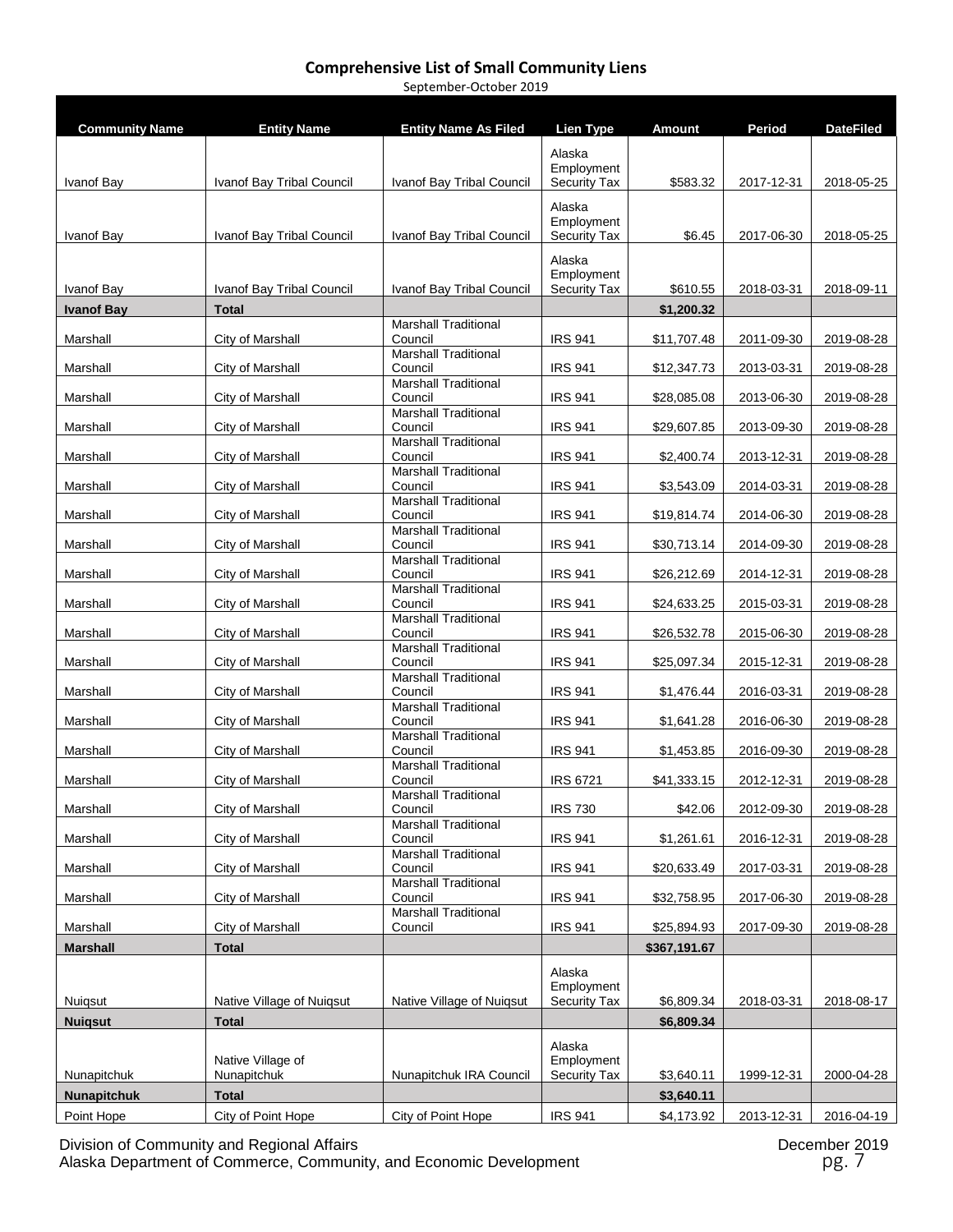September-October 2019

| <b>Community Name</b> | <b>Entity Name</b>         | <b>Entity Name As Filed</b>   | <b>Lien Type</b>           | <b>Amount</b> | Period     | <b>DateFiled</b> |
|-----------------------|----------------------------|-------------------------------|----------------------------|---------------|------------|------------------|
| Point Hope            | City of Point Hope         | City of Point Hope            | <b>IRS 941</b>             | \$4,804.71    | 2014-09-30 | 2016-04-19       |
| Point Hope            | City of Point Hope         | City of Point Hope            | <b>IRS 941</b>             | \$3,597.06    | 2014-12-31 | 2016-04-19       |
| Point Hope            | City of Point Hope         | City of Point Hope            | <b>IRS 941</b>             | \$11,179.23   | 2013-03-31 | 2016-04-19       |
| Point Hope            | City of Point Hope         | City of Point Hope            | <b>IRS 6721</b>            | \$14,169.57   | 2013-12-31 | 2016-11-29       |
| Point Hope            | City of Point Hope         | City of Point Hope            | <b>IRS 941</b>             | \$124.79      | 2014-03-31 | 2016-11-29       |
| <b>Point Hope</b>     | <b>Total</b>               |                               |                            | \$38,049.28   |            |                  |
|                       |                            |                               | Alaska                     |               |            |                  |
|                       |                            | <b>Tribal Government of</b>   | Employment                 |               |            |                  |
| Saint Paul            | Saint Paul Island          | Saint Paul Island             | <b>Security Tax</b>        | \$8,195.89    | 2000-09-30 | 2001-02-21       |
| <b>Saint Paul</b>     | <b>Total</b>               | Native Village of             |                            | \$8,195.89    |            |                  |
| Savoonga              | Native Village of Savoonga | Savoonga                      | <b>IRS 941</b>             | \$49,239.91   | 2012-09-30 | 2013-08-27       |
|                       |                            | Native Village of<br>Savoonga | <b>IRS 941</b>             | \$67,467.72   | 2011-03-31 | 2012-08-20       |
| Savoonga              | Native Village of Savoonga | Native Village of             |                            |               |            |                  |
| Savoonga              | Native Village of Savoonga | Savoonga                      | <b>IRS 941</b>             | \$67,835.31   | 2011-06-30 | 2012-08-20       |
| Savoonga              | Native Village of Savoonga | Native Village of<br>Savoonga | <b>IRS 941</b>             | \$68,238.02   | 2011-09-30 | 2012-08-20       |
|                       |                            | Native Village of             |                            |               |            |                  |
| Savoonga              | Native Village of Savoonga | Savoonga<br>Native Village of | <b>IRS 941</b>             | \$68,726.51   | 2011-12-31 | 2012-08-20       |
| Savoonga              | Native Village of Savoonga | Savoonga                      | <b>IRS 941</b>             | \$164,050.25  | 2011-09-30 | 2013-08-27       |
| Savoonga              | Native Village of Savoonga | Native Village of<br>Savoonga | <b>IRS 941</b>             | \$48.88       | 2010-09-30 | 2010-12-20       |
|                       |                            | Native Village of             |                            |               |            |                  |
| Savoonga              | Native Village of Savoonga | Savoonga                      | <b>IRS 941</b>             | \$732.52      | 2009-12-31 | 2012-09-17       |
| Savoonga              | Native Village of Savoonga | Native Village of<br>Savoonga | <b>IRS 941</b>             | \$3,154.31    | 2010-09-30 | 2013-07-29       |
|                       |                            | Native Village of             |                            |               |            |                  |
| Savoonga              | Native Village of Savoonga | Savoonga<br>Native Village of | <b>IRS 941</b>             | \$10,462.16   | 2012-06-30 | 2013-08-27       |
| Savoonga              | Native Village of Savoonga | Savoonga                      | <b>IRS 6721</b>            | \$12,251.53   | 2012-03-31 | 2012-09-03       |
| Savoonga              | Native Village of Savoonga | Native Village of<br>Savoonga | <b>IRS 941</b>             | \$20,083.28   | 2010-12-31 | 2012-08-20       |
| Savoonga              | <b>Total</b>               |                               |                            | \$532,290.40  |            |                  |
|                       |                            |                               | Alaska                     |               |            |                  |
|                       |                            |                               | Employment                 |               |            |                  |
| Selawik               | City of Selawik            | Selawik City Council          | Security Tax               | \$3,020.01    | 2019-05-13 | 2019-07-22       |
| Selawik               | City of Selawik            | Selawik City Council          | <b>IRS 941</b>             | \$14,054.33   | 2015-09-14 | 2019-06-25       |
| Selawik               | City of Selawik            | Selawik City Council          | <b>IRS 941</b>             | \$45,706.45   | 2016-03-14 | 2019-06-25       |
| Selawik               | City of Selawik            | Selawik City Council          | <b>IRS 941</b>             | \$87,424.68   | 2016-03-14 | 2019-06-25       |
| Selawik               | City of Selawik            | Selawik City Council          | <b>IRS 941</b>             | \$70,397.58   | 2016-04-11 | 2019-06-25       |
| Selawik               | City of Selawik            | Selawik City Council          | <b>IRS 941</b>             | \$75,984.43   | 2017-06-26 | 2019-06-25       |
| Selawik               | City of Selawik            | Selawik City Council          | IRS 941                    | \$68,227.04   | 2017-06-19 | 2019-06-25       |
| Selawik               | City of Selawik            | Selawik City Council          | <b>IRS 941</b>             | \$39,786.21   | 2017-10-16 | 2019-06-25       |
| Selawik               | City of Selawik            | Selawik City Council          | IRS 941                    | \$41,474.13   | 2017-09-04 | 2019-06-25       |
| Selawik               | City of Selawik            | Selawik City Council          | <b>IRS 941</b>             | \$36,165.26   | 2018-01-01 | 2019-06-25       |
| Selawik               | City of Selawik            | Selawik City Council          | <b>IRS 941</b>             | \$48,731.19   | 2018-04-09 | 2019-06-25       |
| Selawik               | City of Selawik            | Selawik City Council          | IRS 941                    | \$51,448.01   | 2019-03-18 | 2019-06-25       |
| Selawik               | City of Selawik            | Selawik City Council          | <b>IRS 941</b>             | \$25,062.24   | 2018-09-10 | 2019-06-25       |
| Selawik               | City of Selawik            | Selawik City Council          | <b>IRS 941</b><br>Judgment | \$20,339.36   | 2019-03-25 | 2019-06-25       |
|                       |                            |                               | on                         |               |            |                  |
| Selawik               | Native Village of Selawik  | Native Village of Selawik     | Confession                 | \$39,279.51   | 2011-07-05 | 2011-07-11       |
|                       |                            |                               | Alaska                     |               |            |                  |
| Selawik               | <b>City of Selawik</b>     | <b>City of Selawik</b>        | Employment<br>Security Tax | \$3,628.17    | 2017-03-31 | 2017-08-10       |

Division of Community and Regional Affairs December 2019 Alaska Department of Commerce, Community, and Economic Development **part of the Contract of Americ Adda** Pg. 8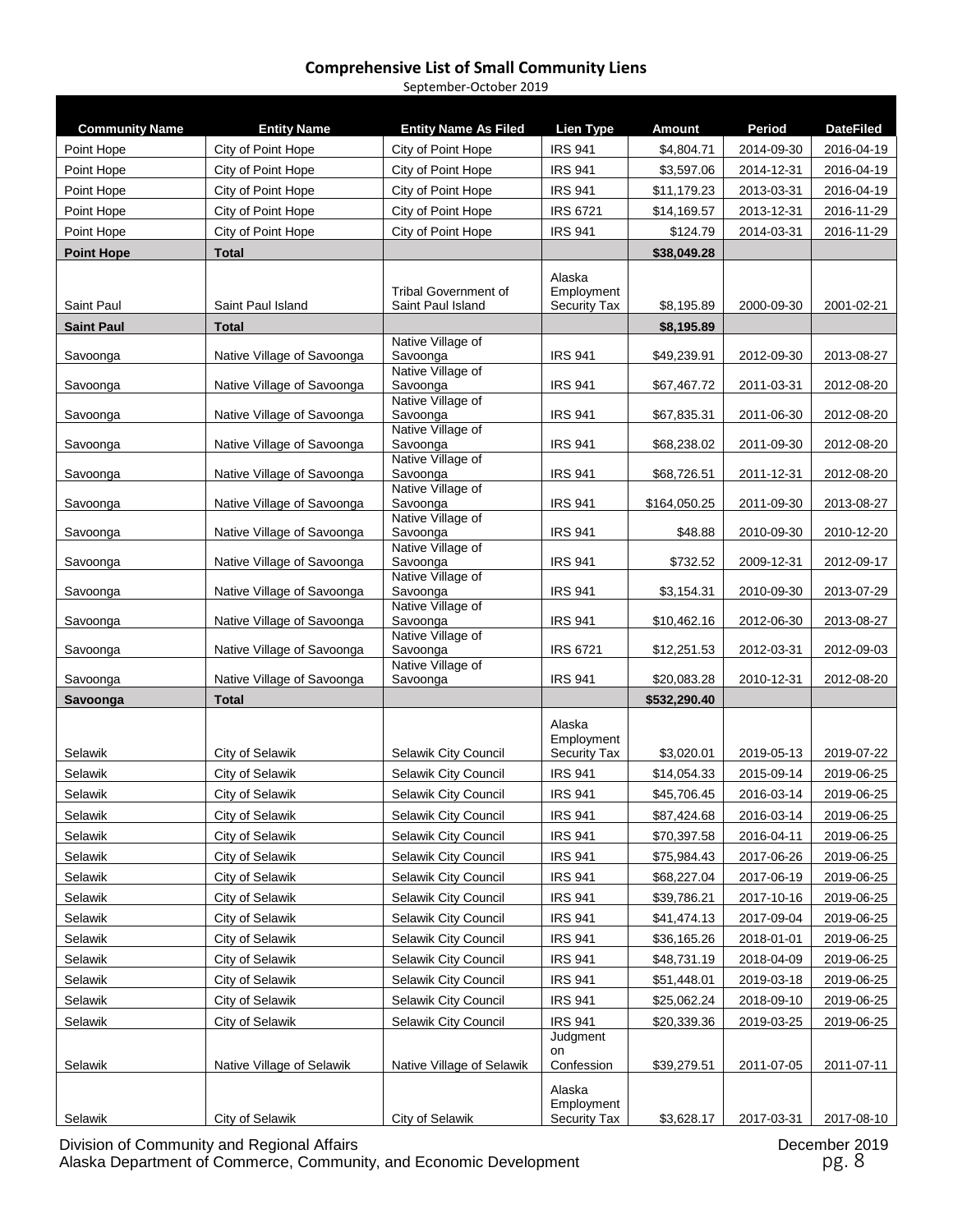| September-October 2019 |
|------------------------|
|------------------------|

| <b>Community Name</b> | <b>Entity Name</b>               | Entity Name As Filed                               | Lien Type                                   | Amount       | Period     | DateFiled  |
|-----------------------|----------------------------------|----------------------------------------------------|---------------------------------------------|--------------|------------|------------|
| <b>Selawik</b>        | <b>Total</b>                     |                                                    |                                             | \$670,728.60 |            |            |
| Shageluk              | Shageluk Native Village          | Native Village of<br>Shageluk                      | Alaska<br>Employment<br><b>Security Tax</b> | \$3,760.77   | 2019-07-01 | 2019-08-23 |
| Shageluk              | Shageluk Native Village          | Native Village of<br>Shageluk                      | Alaska<br>Employment<br><b>Security Tax</b> | \$7,329.36   | 2015-01-31 | 2017-05-04 |
| Shageluk              | Shageluk Native Village          | Native Village of<br>Shageluk                      | Alaska<br>Employment<br><b>Security Tax</b> | \$7,899.86   | 2015-06-30 | 2017-05-04 |
| Shageluk              | Shageluk Native Village          | Native Village of<br>Shageluk                      | Alaska<br>Employment<br><b>Security Tax</b> | \$8,511.15   | 2015-09-30 | 2017-05-04 |
| Shageluk              | Shageluk Native Village          | Native Village of<br>Shageluk                      | Alaska<br>Employment<br><b>Security Tax</b> | \$9,165.72   | 2015-12-31 | 2017-05-04 |
| Shageluk              | Shageluk Native Village          | Native Village of<br>Shageluk                      | Alaska<br>Employment<br><b>Security Tax</b> | \$8,449.98   | 2016-01-31 | 2017-05-04 |
| Shageluk              | Shageluk Native Village          | Native Village of<br>Shageluk                      | Alaska<br>Employment<br><b>Security Tax</b> | \$9,091.38   | 2016-06-30 | 2017-05-04 |
| Shageluk              | Shageluk Native Village          | Native Village of<br>Shageluk                      | Alaska<br>Employment<br><b>Security Tax</b> | \$9,036.10   | 2016-09-30 | 2017-05-04 |
| Shageluk              | Shageluk Native Village          | Native Village of<br>Shageluk                      | Alaska<br>Employment<br><b>Security Tax</b> | \$9,286.11   | 2016-12-31 | 2017-05-04 |
| Shageluk              | Shageluk Native Village          | Native Village of<br>Shageluk                      | Alaska<br>Employment<br><b>Security Tax</b> | \$9,474.34   | 2017-03-31 | 2017-07-10 |
| Shageluk              | Shageluk Native Village          | Shageluk Native Village                            | Alaska<br>Employment<br><b>Security Tax</b> | \$1,330.87   | 2018-06-30 | 2018-10-22 |
| Shageluk              | Shageluk Native Village          | Shageluk Native Village                            | Alaska<br>Employment<br>Security Tax        | \$13.12      | 2018-03-31 | 2018-10-22 |
| <b>Shageluk</b>       | <b>Total</b>                     |                                                    |                                             | \$83,348.76  |            |            |
| Shungnak              | City of Shungnak                 | City of Shungnak                                   | Alaska<br>Employment<br>Security Tax        | \$3,287.27   | 2013-12-31 | 2014-05-01 |
| Shungnak              | City of Shungnak                 | City of Shungnak                                   | Alaska<br>Employment<br><b>Security Tax</b> | \$1,533.24   | 2016-12-31 | 2017-04-24 |
| Shungnak              | City of Shungnak                 | Shungnak City Council                              | Alaska<br>Employment<br>Security Tax        | \$609.46     | 2019-10-31 | 2019-10-23 |
| <b>Shungnak</b>       | <b>Total</b>                     |                                                    |                                             | \$5,429.97   |            |            |
| Tanacross             | Native Village of Tanacross      | Native Village of<br>Tanacross                     | <b>IRS 941</b>                              | \$70,609.61  | 2007-03-31 | 2010-08-11 |
| <b>Tanacross</b>      | <b>Total</b>                     |                                                    |                                             | \$70,609.61  |            |            |
| Tuluksak              | <b>Tuluksak Native Community</b> | <b>Tuluksak Native</b><br><b>Community Council</b> | <b>IRS 941</b>                              | \$6,530.31   | 2012-09-30 | 2019-07-16 |
| Tuluksak              | <b>Tuluksak Native Community</b> | <b>Tuluksak Native</b><br><b>Community Council</b> | <b>IRS 941</b>                              | \$6,643.56   | 2012-12-31 | 2019-07-16 |

Division of Community and Regional Affairs December 2019 Alaska Department of Commerce, Community, and Economic Development **part of the entity of the entity of the entity** pg. 9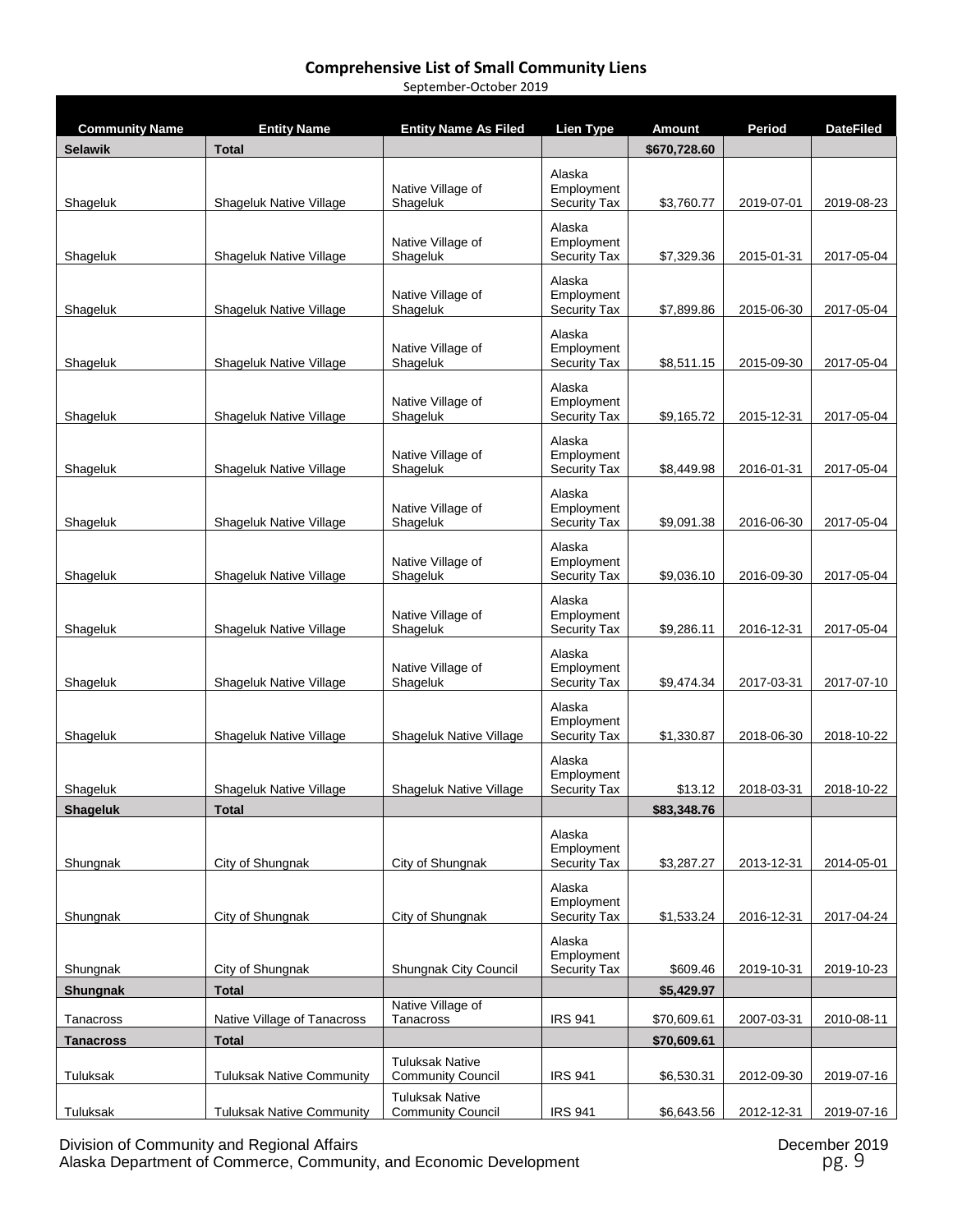| <b>Community Name</b> | <b>Entity Name</b>                         | <b>Entity Name As Filed</b>                        | <b>Lien Type</b>   | <b>Amount</b> | Period     | <b>DateFiled</b> |
|-----------------------|--------------------------------------------|----------------------------------------------------|--------------------|---------------|------------|------------------|
| Tuluksak              | <b>Tuluksak Native Community</b>           | <b>Tuluksak Native</b><br><b>Community Council</b> | <b>IRS 941</b>     | \$7,633.58    | 2015-06-30 | 2019-07-16       |
| Tuluksak              | <b>Tuluksak Native Community</b>           | <b>Tuluksak Native</b><br><b>Community Council</b> | <b>IRS 941</b>     | \$812.51      | 2016-12-31 | 2019-07-16       |
| Tuluksak              | <b>Tuluksak Native Community</b>           | <b>Tuluksak Native</b><br><b>Community Council</b> | <b>IRS 941</b>     | \$4,290.78    | 2015-09-30 | 2019-07-16       |
| Tuluksak              | <b>Tuluksak Native Community</b>           | <b>Tuluksak Native</b><br><b>Community Council</b> | <b>IRS 941</b>     | \$26,717.25   | 2013-03-31 | 2019-07-16       |
|                       |                                            | <b>Tuluksak Native</b>                             |                    |               |            |                  |
| Tuluksak              | <b>Tuluksak Native Community</b>           | <b>Community Council</b><br><b>Tuluksak Native</b> | <b>IRS 941</b>     | \$3,048.69    | 2016-09-30 | 2019-07-16       |
| Tuluksak              | <b>Tuluksak Native Community</b>           | <b>Community Council</b><br><b>Tuluksak Native</b> | <b>IRS 941</b>     | \$8,723.45    | 2011-09-30 | 2019-07-16       |
| Tuluksak              | <b>Tuluksak Native Community</b>           | <b>Community Council</b>                           | <b>IRS 941</b>     | \$7,521.08    | 2011-12-31 | 2019-07-16       |
| Tuluksak              | <b>Tuluksak Native Community</b>           | <b>Tuluksak Native</b><br><b>Community Council</b> | <b>IRS 6721</b>    | \$745.50      | 2012-12-31 | 2019-07-16       |
| Tuluksak              | <b>Tuluksak Native Community</b>           | <b>Tuluksak Native</b><br><b>Community Council</b> | <b>IRS 941</b>     | \$831.91      | 2017-03-31 | 2019-07-16       |
| Tuluksak              | <b>Tuluksak Native Community</b>           | <b>Tuluksak Native</b><br><b>Community Council</b> | <b>IRS 941</b>     | \$37,874.61   | 2017-06-30 | 2019-07-16       |
| Tuluksak              | <b>Tuluksak Native Community</b>           | <b>Tuluksak Native</b><br><b>Community Council</b> | <b>IRS 941</b>     | \$27,889.58   | 2017-09-30 | 2019-07-16       |
| Tuluksak              | <b>Tuluksak Native Community</b>           | <b>Tuluksak Native</b><br><b>Community Council</b> | <b>IRS 941</b>     | \$23,824.39   | 2018-04-02 | 2019-05-13       |
| Tuluksak              | <b>Tuluksak Native Community</b>           | <b>Tuluksak Native</b><br><b>Community Council</b> | <b>IRS 941</b>     | \$19,293.35   | 2018-07-09 | 2019-05-13       |
| Tuluksak              | <b>Tuluksak Native Community</b>           | <b>Tuluksak Native</b><br><b>Community Council</b> | <b>IRS 941</b>     | \$24,397.91   | 2018-10-08 | 2019-05-13       |
| Tuluksak              | <b>Tuluksak Native Community</b>           | <b>Tuluksak Native</b><br><b>Community Council</b> | <b>IRS 941</b>     | \$20,883.21   | 2019-02-25 | 2019-05-13       |
| Tuluksak              | <b>Tuluksak Native Community</b>           | <b>Tuluksak Native</b><br><b>Community Council</b> | <b>IRS 941</b>     | \$20,136.24   | 2019-04-01 | 2019-05-13       |
| Tuluksak              | <b>Tuluksak Native Community</b>           | <b>Tuluksak Native</b><br><b>Community Council</b> | <b>IRS 941</b>     | \$18,492.21   | 2019-03-31 | 2019-08-28       |
| Tuluksak              | <b>Tuluksak Native Community</b>           | <b>Tuluksak Native</b><br><b>Community Council</b> | <b>IRS 941</b>     | \$11.716.58   | 2012-03-31 | 2019-07-16       |
| Tuluksak              | <b>Tuluksak Native Community</b>           | <b>Tuluksak Native</b><br><b>Community Council</b> | <b>IRS 941</b>     | \$3,632.04    | 2015-12-31 | 2019-07-16       |
| Tuluksak              | <b>Tuluksak Native Community</b>           | <b>Tuluksak Native</b><br><b>Community Council</b> | <b>IRS 941</b>     | \$3,812.25    | 2016-06-30 | 2019-07-16       |
| Tuluksak              | <b>Tuluksak Native Community</b>           | <b>Tuluksak Native</b><br><b>Community Council</b> | <b>IRS 941</b>     | \$15,063.22   | 2015-03-31 | 2019-07-16       |
| Tuluksak              | <b>Tuluksak Native Community</b>           | <b>Tuluksak Native</b><br><b>Community Council</b> | <b>IRS 941</b>     | \$4,216.93    | 2016-03-31 | 2019-07-16       |
| Tuluksak              | <b>Tuluksak Native Community</b>           | <b>Tuluksak Native</b><br><b>Community Council</b> | <b>IRS 941</b>     | \$15,064.75   | 2014-12-31 | 2019-07-16       |
| Tuluksak              | <b>Tuluksak Native Community</b>           | <b>Tuluksak Native</b><br><b>Community Council</b> | <b>IRS 6721</b>    | \$2,714.28    | 2016-12-05 | 2019-07-16       |
| Tuluksak              | <b>Tuluksak Native Community</b>           | <b>Tuluksak Native</b><br>Community                | Final<br>Judgement | \$22,362.67   | 2019-10-31 | 2019-10-24       |
| <b>Tuluksak</b>       | <b>Total</b>                               |                                                    |                    | \$344,872.84  |            |                  |
| <b>Whale Pass</b>     | <b>Whale Pass Community</b><br>Association | <b>Whale Pass Community</b><br>Association         | Final<br>Judgment  | \$3,073.12    | 2010-01-22 | 2010-02-12       |
| Whale Pass            | <b>Whale Pass Community</b><br>Association | <b>Whale Pass Community</b><br>Association         | Final<br>Judgment  | \$3,160.87    | 2010-01-22 | 2010-02-12       |

September-October 2019

Division of Community and Regional Affairs December 2019 Alaska Department of Commerce, Community, and Economic Development **pg. 10** pg. 10